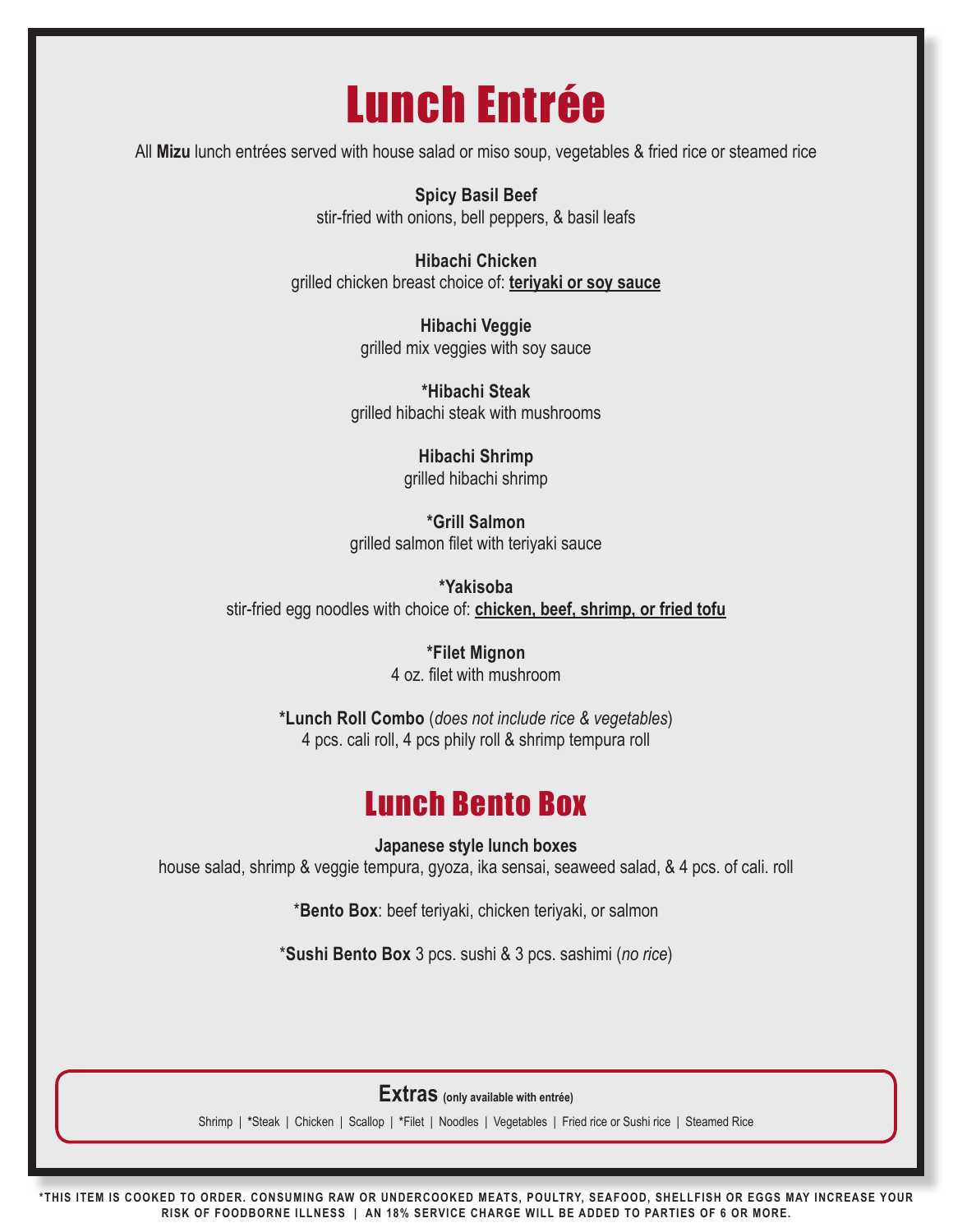# Appetizers

**Edamame** boiled soy bean

**Mizu Chicken Wrap**

asian spiced stir fried ground chicken with water chestnuts, shitake mushroom & fried noodles served with a spicy wasabi dressing on the side

> **Dynamite Shrimp** crispy shrimp tossed in a creamy spicy sauce

> > **Agedashi Tofu** fried tofu with Mizu tempura sauce

> > > **Gyoza** pan fried beef pot sticker

**Baked Mussel** (*Extended wait*) baked green mussel with special sauce

> **Yakitori** grilled chicken skewers

**\*Tuna Tataki** seared tuna with ponzu sauce (cold dish)

**\*Mix Sunomono** cucumber salad with mixed seafood

**Cucumber Special** kani, avocado & cream cheese wrapped in cucumber

**Shrimp/Veggie Tempura** shrimp (3pcs.) with veggie (4pcs.) vegetable tempura (7pcs.)

> **Hamachi Kama** (*Extended wait*) grilled hamachi cheek

## Noodle Soup **(Dine-In Only)**

**Wonton Noodles Soup**

yellow egg noodles, chicken wontons, bbq pork, shrimp & baby bok choy in chicken broth

#### **Tempura Udon/Soba**

udon/soba noodles with kani, shrimp & vegetable tempura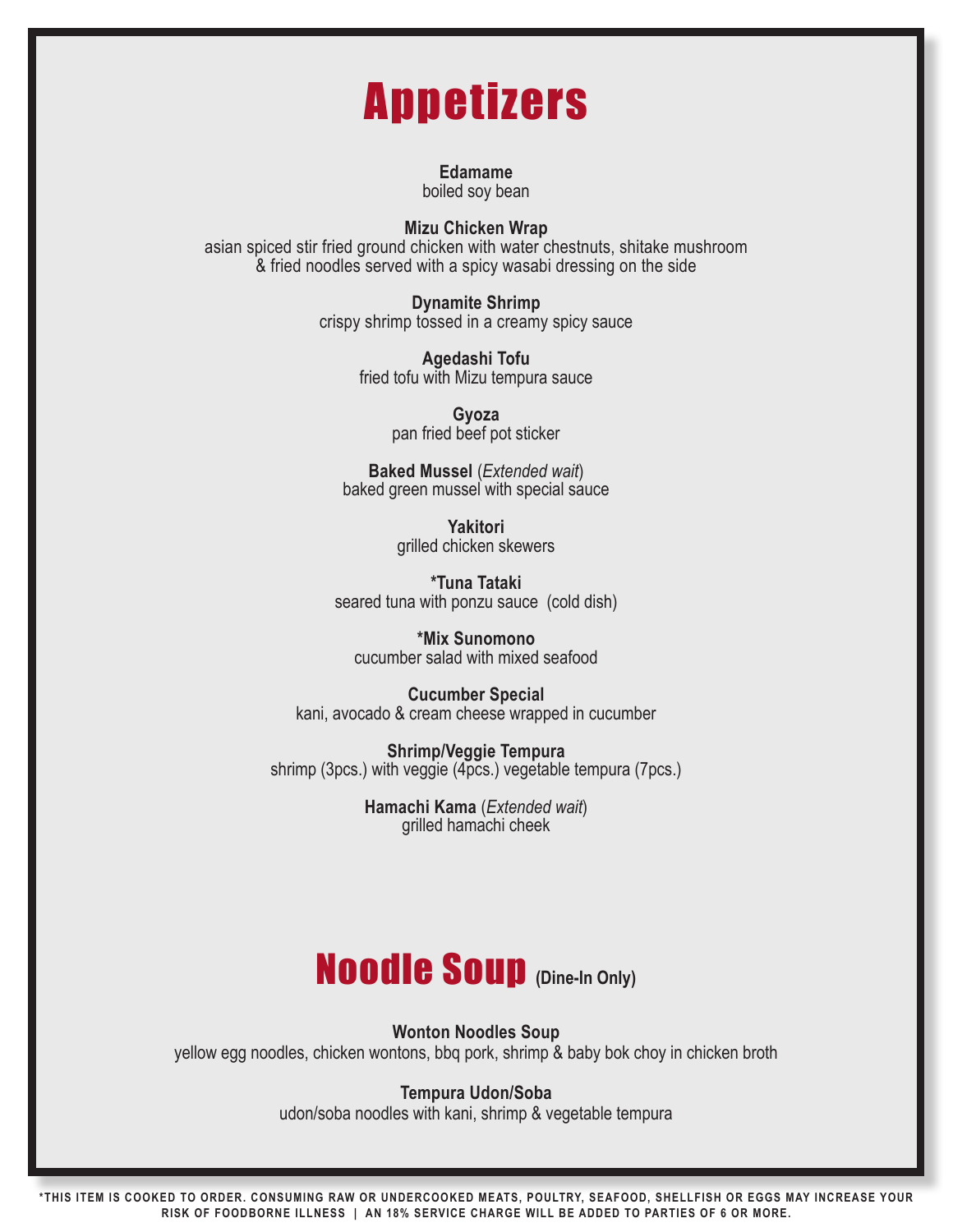## Soup & Salads

**Lemongrass** shrimp, lemongrass, lime leaves, tomatoes & mushroom

> **Miso Soup** soybean soup

**Wonton Soup** chicken wontons, with baby bok choy in chicken broth

**House Salad** lettuce & spring mix

**Avocado Salad** spring mix with avocado

**Ika Sensai** squid salad **Seaweed Salad** kelp salad

### Sushi Combinations

All sushi & sashimi are Chef's choice. All **Mizu** sushi combination served with house salad or miso soup

**Kizami Wasabi** Real wasabi roots & stems, recommended with your sushi or sashimi (Half or Full)

> **\*Sushi Regular** 7 pcs. sushi with a roll of your choice

**\*Sushi Deluxe** 10 pcs. sushi with a roll of your choice

> **\*Sashimi Regular** 14 pcs. sashimi (*No Rice*)

> **\*Sashimi Deluxe** 20 pcs. sashimi (*No Rice*)

**\*Sushi for 2** 14 pcs. sushi with a cali roll, rock n' roll & Spider roll

### Poké Bowl

\***Hawaiian Ahi**

tuna, masago, avocado, green onions, seaweed salad, sesame furikake, fresh mix greens & rice. With Poké sauce

\***Miso Salmon**

salmon, kani mix, cucmber, green onions, masago, sesame furikake, fresh mix greens & rice. With miso sauce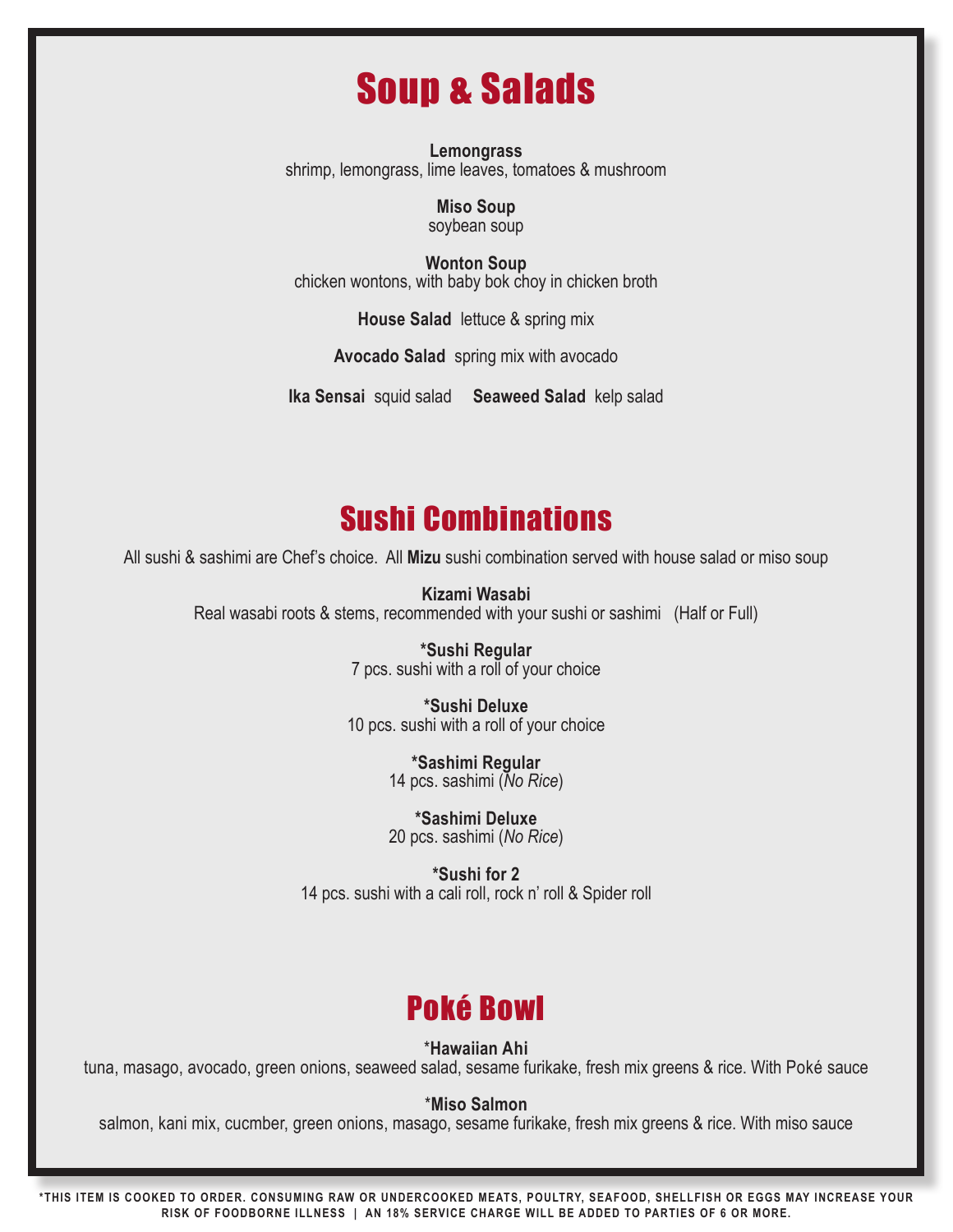# Dinner Entrée

All **Mizu** dinner entrées served with house salad or miso soup, vegetables & fried rice or steamed rice

**Chilean Sea Bass** Chilean sea bass with ginger scallion soy sauce

**Spicy Basil Beef** stir-fried with onions, bell peppers & basil leaf

**Hibachi Chicken** grilled chicken breast choice of: **teriyaki or soy sauce**

> **Hibachi Veggies** grilled mix veggies served with soy sauce

**\*Hibachi Ribeye** (*Extended wait for well & medium well temp.*) grilled steak with mushrooms

**\*Filet Mignon** (*Extended wait for well & medium well temp.*) 8 oz. filet with mushroom

> **Hibachi Shrimp** grilled hibachi jumbo shrimp

**Shrimp & Scallop** grilled jumbo shrimp & scallops

**\*Grill Teriyaki Salmon** grilled salmon filet with teriyaki sauce

**\*Yakisoba** stir-fried egg noodles with choice of: **chicken, beef, shrimp, or fried tofu**

## Dinner Bento Box

**Japanese style dinner boxes** house salad, shrimp & veggie tempura, gyoza, Ika sensai, seaweed salad, & 4 pcs. of cali. roll

**\*Bento Box:** beef teriyaki, chicken teriyaki, or salmon teriyaki

**\*Sushi Bento Box** 4 pcs. sushi & 6 pcs. sashimi (*no rice*)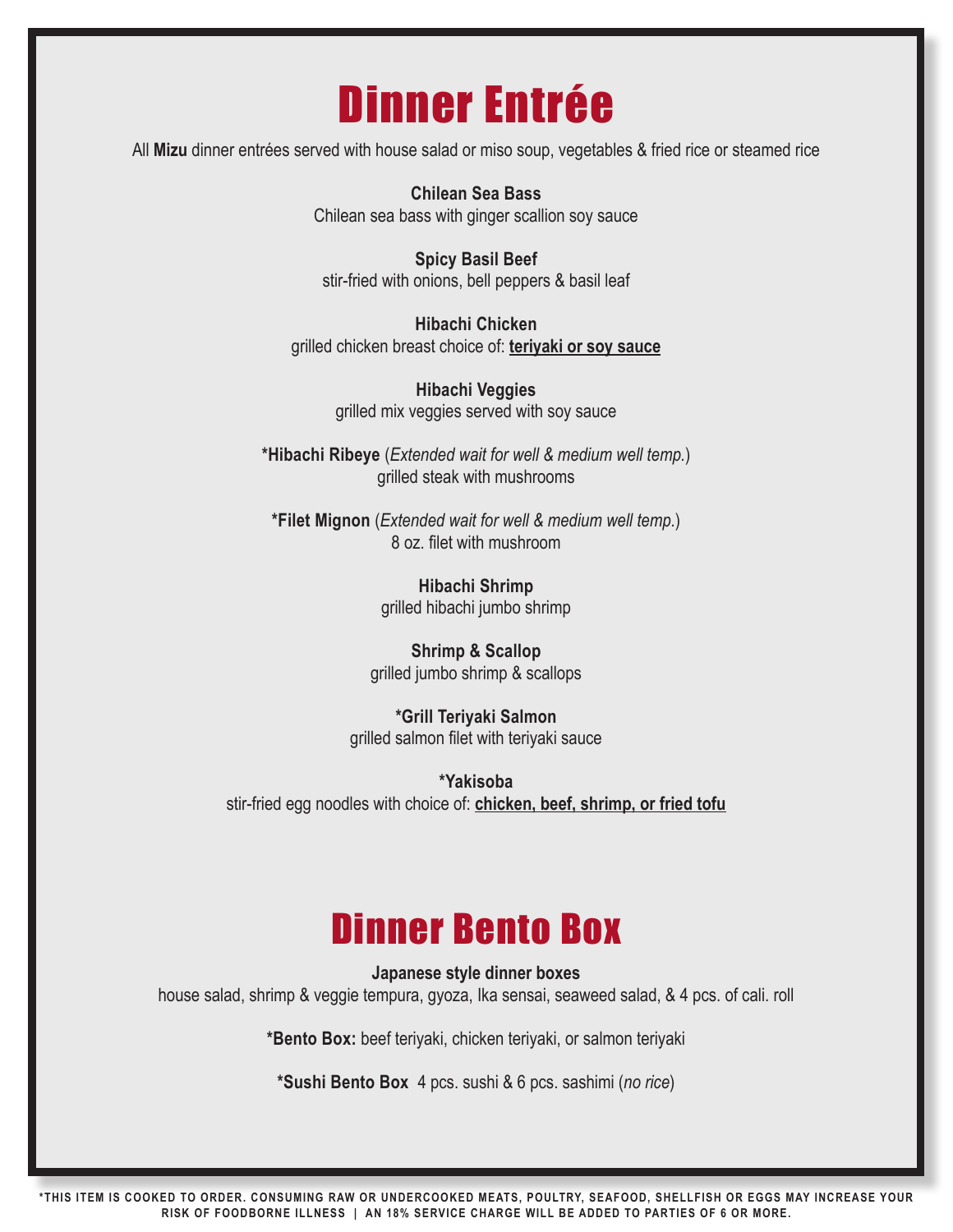

All kid's entrées served with salad or soup, vegetables & fried rice or steamed rice choice of:

### (Teriyaki Chicken, Shrimp or Ribeye Steak)

### **Dessert**

**Strawberry Shortcake** 3 layers of strawberry/shortcake/cheesecake

**Quadruple Choco Mousse** Dark choco topped with 2 layers of choco mousse dusted with cocoa powder on a chocolate crust

**Mochi** 4pcs. of ice cream wrapped in rice cake (Vanilla, Choco, Strawberry, Mango,Green tea)

> **Mizu Ice Cream** Green tea or Red bean

**Fried Ice Cream** Deep fried tempura vanilla ice cream

> **Fried Cheesecake** Deep fried cheesecake wrap

**Vanilla Supreme** Rich creamy cheesecake with vanilla frosting cheesecake

### Beverage

**Sodas** Coke, Diet Coke, Sprite, Mello Yellow, Ginger Ale, Hi-C fruit Punch, & Dr. Pepper

> **Iced Tea** Fresh brewed sweet tea/unsweet tea

**Juice** Orange, Apple &Cranberry **no refill**

**Hot Tea** TAZO & Twinings (**caffeine free, ask server**) Green tea (Sencha green tea leaves) Dong Su (Brown rice with green tea leaves)

**Honey Tea** Sweet orange peel with honey (Cold or Hot) **no refill**

**Fiji Water** Natural artesian water (1 liter) **no refill**

**St. Pellogrino** Sparking natural mineral water **no refill**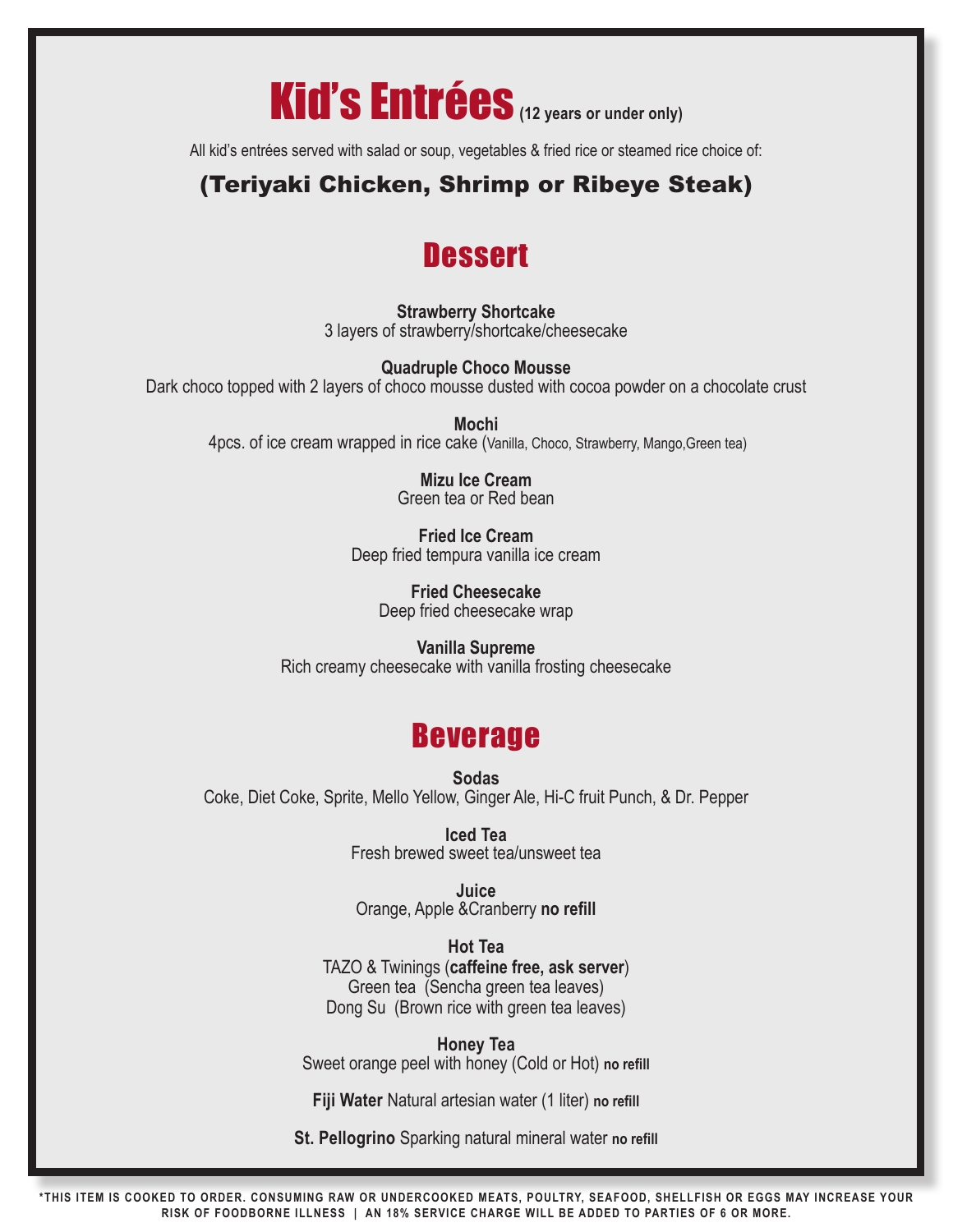# Sushi Rolls

33**\*Ahi Shoga** Shrimp tempura & eel topped with marinated tuna, avocado, scallions, fried fresh ginger strings with Poké & miso sauce

**\*Alaskan** smoked salmon & cream cheese with fresh salmon on the outside

33**\*A.T.F.** tuna, asparagus, cream cheese, jalapenos, kani, deep fried topped with mayo, chili powder, scallions, & ponzu sauce

**\*Baby Dragon** shrimp tempura, asparagus inside & avocado, tobiko on outside

**\*Black Jack** tuna, avocado, cream cheese, kani, masago inside & deep-fried panko breaded outside. Served with wasabi sauce

**Bosslady** vegetables tempura top with mango, tempura flakes & eel sauce

**√\*B.R.E.** spicy tuna, avocado topped with seared salmon, aioli sauce, masago, scallions, fried onions, chopped peanuts & eel sauce

**\*Crunchy** tempura flakes, masago & mayo mix with ebi & kani wrapped on outside

33**\*Danger** Spicy tuna mix & cucumber inside, topped with tuna, spicy mayo, siracha hot suace, 7 chili powder, scallions & fresh wasabi on top

**Domino** shrimp tempura & kani inside with avocado on the outside. Served with eel sauce & wasabi sauce

**Dragon** shrimp tempura & spicy mayo inside with eel & avocado on outside. Served with eel sauce

**\*Geisha Roll** shrimp tempura, spicy tuna top with seared salmon, sliced red onions, spicy mayo, siracha, & wasabi dressing

**Godzilla** soft shell crab, kani & spicy mayo. Topped with avocado, mango, cherry tomatoes cilantro with sliced red onions with eel sauce

**\*Iron Chef** shrimp tempura & asparagus inside, topped with marinated tuna & avocado

**√\*Lady in Red** spicy ebi & crab mix, topped with tuna<sup>'</sup> & tempura flakes

3**\*Lollipop** Tuna, salmon, yellowtail, spring mix & avocado inside. Cucumber wrap with wasabi dressing

**√\*Mary Roll** Cali. roll with spicy tuna mix on top

3**\*Midori Akuma** Spicy tuna & avocado inside. Topped with avocado, baked spicy crab, jalapenos & eel sauce

33**\*Mizu** tuna, salmon, hamachi, kani, masago, scallions & cilantro. Served with siracha hot sauce

**Mr. Green** Asparagus, avocado, mango, cilantro & spring mix inside. Cucumber wrap with wasabi dressing.

**\*No.10** Spicy crab mix inside, topped with spicy tuna, avocado, masago, wasabi mayo, & seaweed seasoning

**\*O' Snap** shrimp tempura inside with snapper & mayo-masago mix outside then baked

**\*Oozzy** kani & cream cheese with spicy mayo, & kani mix on top, then baked

3**\*Samurai Spider** soft shell crab, cilantro, topped with seared albacore tuna, jalapenos, scallions, & wasabi dressing

33**\*Screaming Pepper** shrimp tempura, asparagus, cilantro topped with yellowtail, jalapenos & spicy mayo

**\*Shrimp Tempura** shrimp tempura, masago, cucumber, kani & avocado. Served with eel sauce

<sup>33</sup>**\*Spicy T Roll** shrimp tempura, masago, cucumber, avocado & asparagus. Served with eel sauce & siracha hot sauce

**\*Spider** soft shell crab, kani, masago, cucumber & avocado. Served with eel sauce

**\*Smokey Fins** eel & crab inside, topped with seared white tuna, masago, scallions, eel sauce & wasabi mayo

3**\*Sweet Dream** shrimp tempura inside & kani on outside. Served with eel sauce & spicy mayo

33**\*Rock n' Roll** eel & shrimp tempura inside with kani on the outside. Served with siracha hot sauce & eel sauce

**√√\*The Freak** cali. roll top with tuna, white tuna, salmon, siracha, spicy mayo, red, wasabi tobiko, & masago

3**\*Train Wreck** spicy tuna mix & cucumber inside, topped with avocado, masago, tempura flakes, fried garlic.

3**\*Tuna Crunch** tuna & cucumber inside, topped with tempura flakes & spicy mayo.

33**\*Wasabi Roll** tuna, white tuna, hamachi & cucumber inside with wasabi tobiko outside. Served with wasabi sauce

3**\*Volcano** cali. roll topped with spicy scallop mixed & baked

33**Spicy** 3**Mild \*Raw/Seafood/Shellfish**